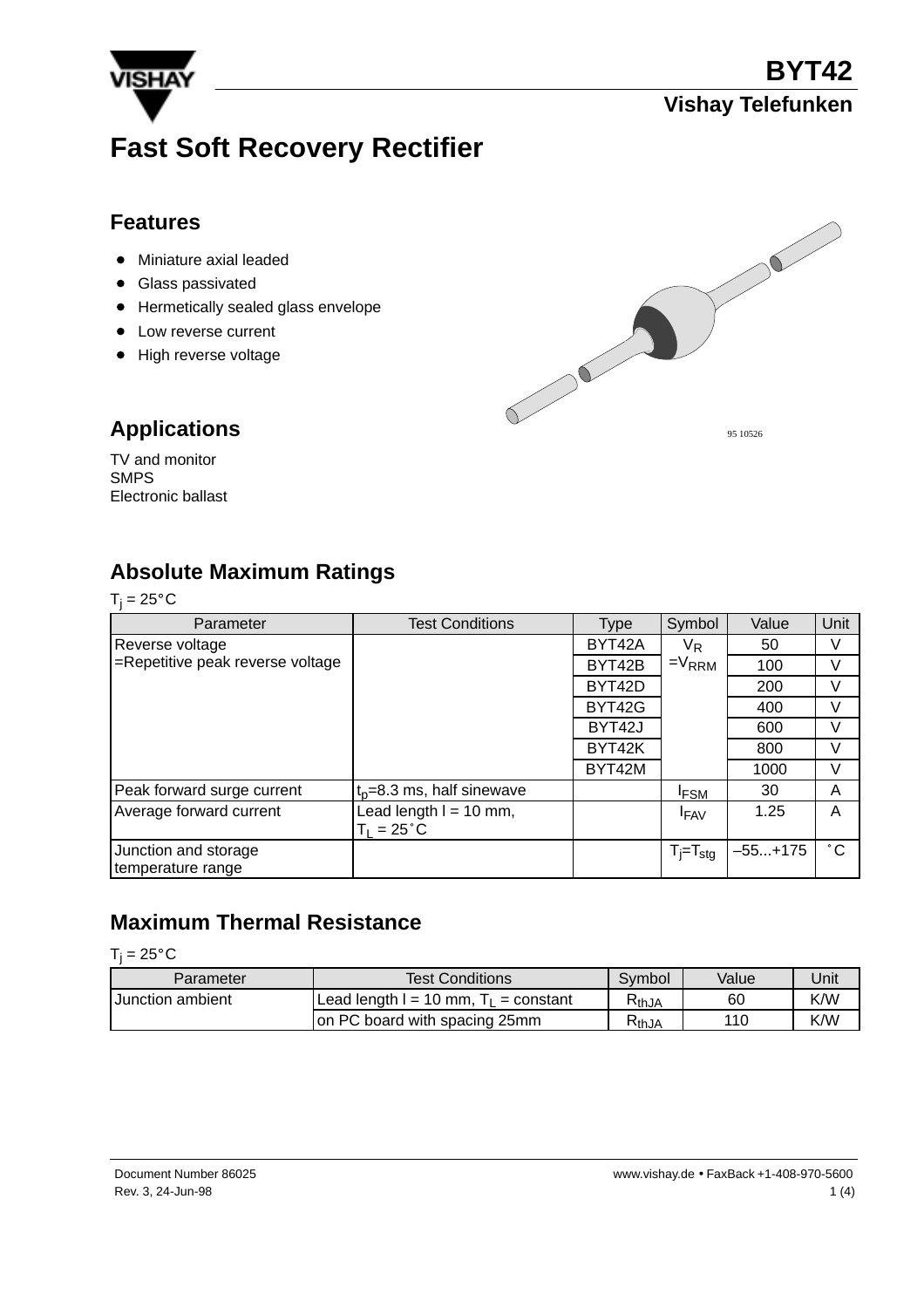## **Vishay Telefunken**



### **Electrical Characteristics**

**Electri**<br>T<sub>j</sub> = 25°C

| Parameter                 | <b>Test Conditions</b>                  | <b>Type</b>         | Symbol                | Min  | Typ | Max | Unit |
|---------------------------|-----------------------------------------|---------------------|-----------------------|------|-----|-----|------|
| Forward voltage           | $I_F = 1A$                              |                     | VF                    |      |     | 1.4 | V    |
| Reverse current           | $V_R = V_{RRM}$                         |                     | IR.                   |      |     | 5   | μA   |
|                           | $V_R = V_{RRM}$ , T <sub>i</sub> =150°C |                     | IR.                   |      |     | 150 | μA   |
| Reverse breakdown voltage | $I_R = 100 \mu A$                       | BYT42A              | $V_{\frac{(BR)R}{2}}$ | 50   |     |     | ٧    |
|                           |                                         | BYT42B              | $V_{\text{(BR)R}}$    | 100  |     |     | V    |
|                           |                                         | BYT42D              | $V_{\text{(BR)R}}$    | 200  |     |     | V    |
|                           |                                         | BYT42G              | $V_{(BR)R}$           | 400  |     |     | V    |
|                           |                                         | BYT42J              | $V_{\text{(BR)R}}$    | 600  |     |     | V    |
|                           |                                         | BYT42K              | $V_{(BR)R}$           | 800  |     |     | V    |
|                           |                                         | BYT42M              | $V_{(BR)R}$           | 1000 |     |     | V    |
| Reverse recovery time     | $I_F = 0.5A$ , $I_R = 1A$ ,             | BYT42A              | $t_{rr}$              |      |     | 150 | ns   |
|                           | $i_R = 0.25A$                           | -BYT42J             |                       |      |     |     |      |
|                           |                                         | BYT42K<br>$-BYT42M$ | $t_{rr}$              |      |     | 200 | ns   |

**Characteristics**  $(T_j = 25^{\circ}C$  unless otherwise specified)



Figure 1. Max. Thermal Resistance vs. Lead Length



Ambient Temperature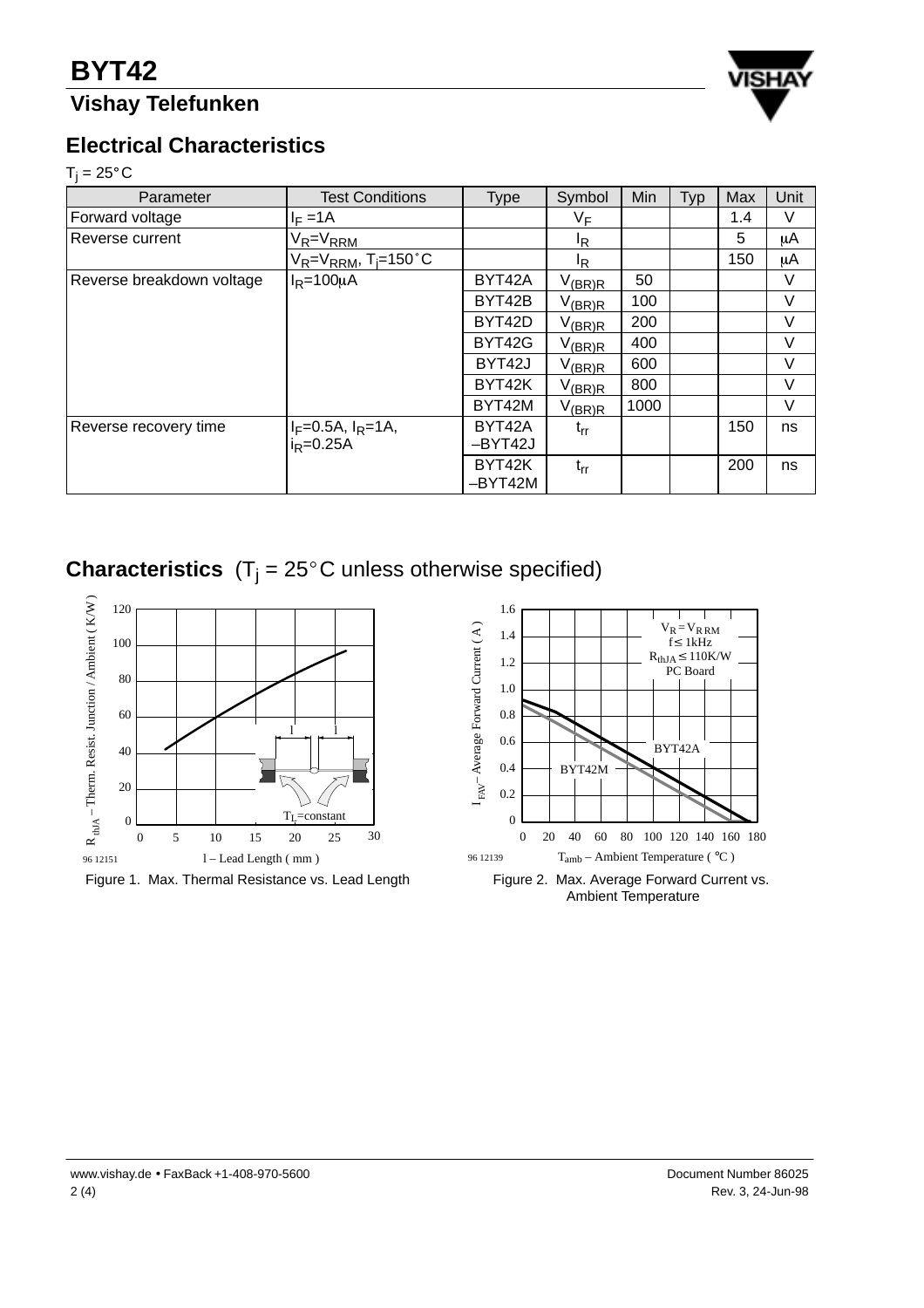

**BYT42 Vishay Telefunken**









Figure 5. Max. Forward Current vs. Forward Voltage

## **Dimensions in mm**